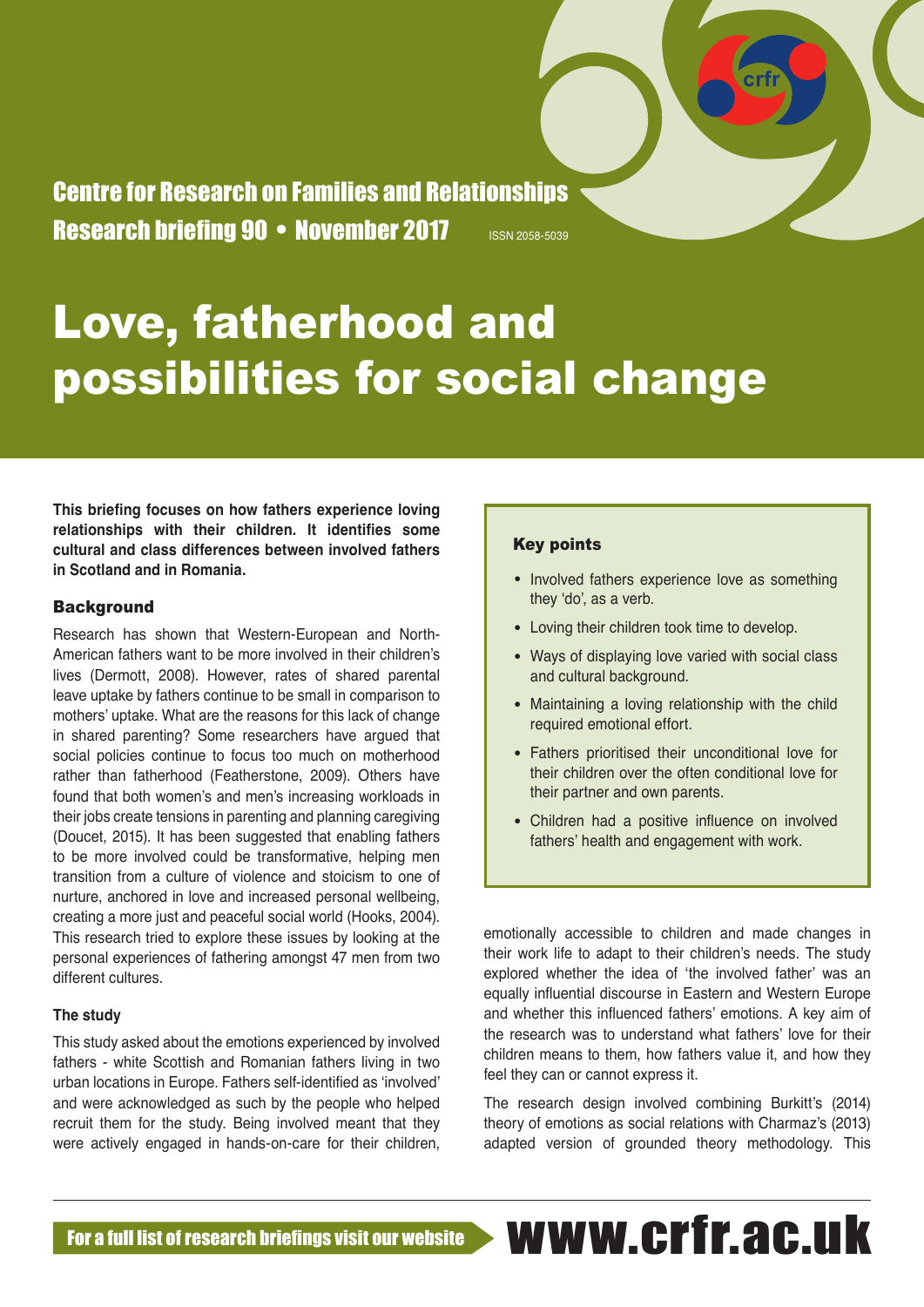approach was developed to keep as close to the participants' interpretations as possible and explore their views on a variety of intimate relationships, while keeping the relationship with their child as a main focus.

Personal contacts were used to recruit fathers who felt they were particularly 'hands-on'. In Scotland some additional participants were recruited through attending father-child groups. Diversity was prioritised to ensure a range of views; fathers from the same class, culture and profession might describe love in a similar way.

The final sample included qualitative interviews with 47 men, aged between 28 and 56 years. 27 Scottish fathers, the majority living in Edinburgh, and 20 Romanian fathers, the majority living in Bucharest, participated. Twelve of the participants were working-class men (six from each culture), while 35 identified as middle-class. 33 fathers were married or partnered with their children's mothers and 14 were single or separated.

Interviews were carried out during 2015, in a variety of places, mostly offices and public cafes. In six situations interactions between fathers and children were directly observed, as the children were present.

# Findings

# **Fathers' perceptions of child-focused love**

For some fathers, love for their child was experienced as an immediate powerful emotion. However, for the majority of fathers, love took time to develop, happening gradually as they got to know the child's personality. For all fathers, the loving relationship with the child was what mattered most to them.

For the majority of fathers participating in this study, love is a verb, it is something that they do, rather than what they talk about. This was especially so for working-class fathers and Romanian fathers compared with Scottish middle-class fathers, who spoke extensively about verbally communicating love.

The picture that emerged from their narratives was one of class distinctions in how fathers could visibly display love. Because the fathers talked about how love should be demonstrated, not just spoken about, those who had more resources (to buy toys, to go on holidays, to pay for fun afterschool activities for their children) could show love in public places more than fathers who had jobs with lower incomes.

However, fathers who had fewer resources spoke more frequently about spending time with their children at home.

#### **Creating an emotional identity as a father**

Cultural differences were apparent in how fathers created their identity. Romanian fathers identified themselves collectively with their other family members (they mentioned 'we' often), while Scottish fathers referred often to 'I' - having an individual take on their role as a father.

Maintaining a happy, close relationship with their child required emotional effort from fathers. Putting in the effort to be loving in spite of being challenged by the child in what were described as difficult moments happened through a process called 'emotional bordering', which refers to men's emotional ability to shift between stoicism (defined as strength and emotional control) and intimacy (defined as caring and openness to dialogue), as they interact with close people in their environment. Time was again important, because<br>bordering was something was something learned in different contexts, and through paying attention to how other people responded to

them.

Fathers tended to understand their love for their children as being unconditional, compared with the at times conditional love for their partners and their wider

family, even if they relied on these close family members on a daily basis. Fathers who described relationships with their children as enriching and meaningful, tended to believe they were different from their own fathers, although some were ambivalent about their own father's parenting and others felt that they were similar to their own fathers in how they parented.

# **The value of fathers' love**

Scottish fathers believed that their love made their children warmer and more sociable in their environment, while Romanian fathers thought that their love made their children confident and active in their social environment.

Having children played an important role in getting fathers to stop bad habits such as smoking, in recovering after drugs, and in driving more carefully, as fathers wanted to remain healthy and present in their children's lives for longer. This is a side of a father's responsibility which has received little attention from sociologists of family life to date.

Fathers also reported being more engaged at work if they had time to talk, play and help children after the working day.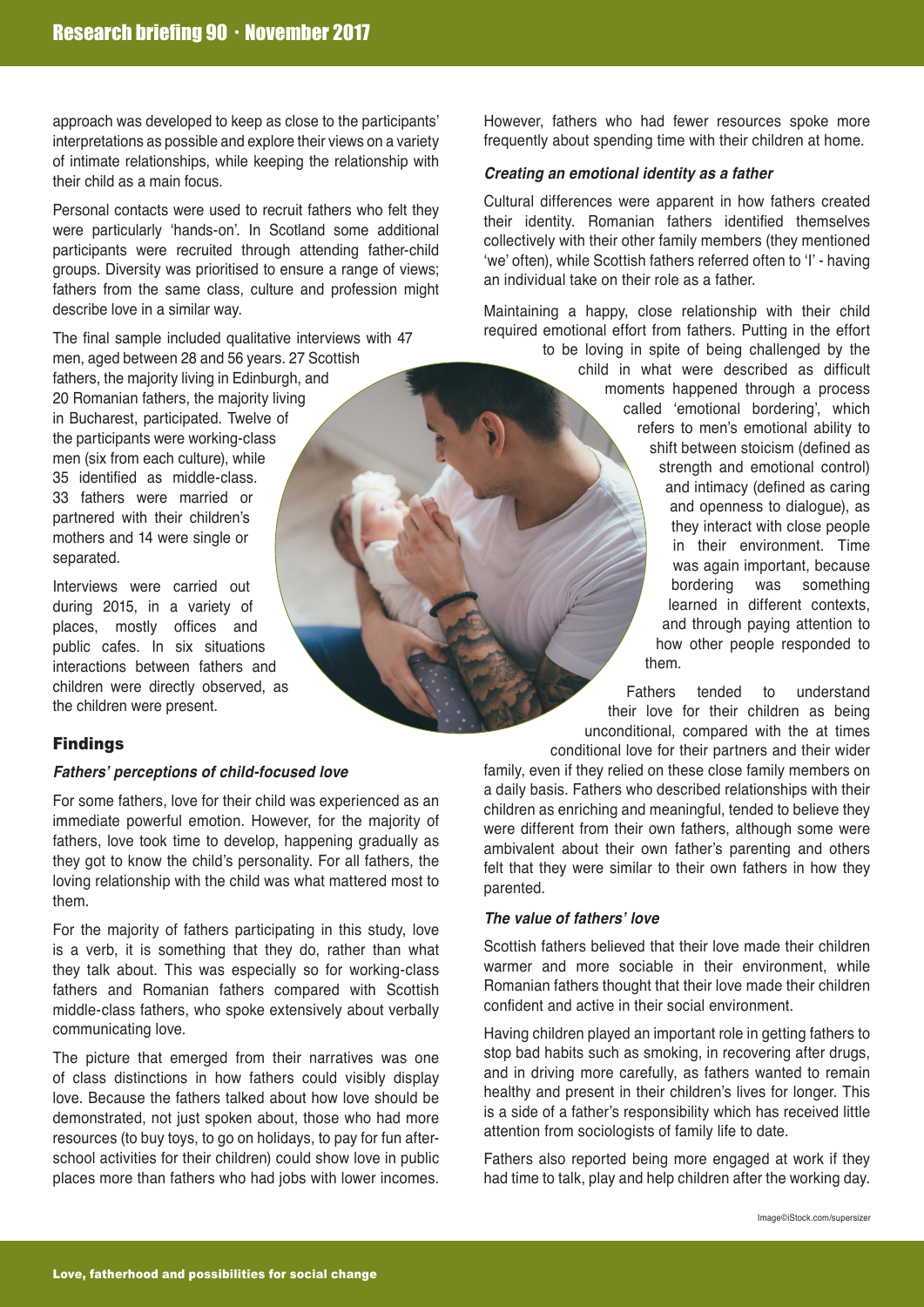**"** Fathers Network Scotland welcomes this insightful research. Furthering men's involvement with their families, and **"** recover from drug misuse and even, drive more carefully, will surely be hugely influential. showing the world the benefits of this, is a key practice and policy goal. Drawing attention to the benefits to men will boost effort among men themselves. Findings that having and caring for children can help fathers stop smoking,

Gary Clapton Fathers Network Scotland/The University of Edinburgh

#### Policy implications

- Given that fathers report that their love for their children takes time to develop, social policies could be changed to increase the limited provision for leave for fathers in both Romania and the UK.
- Lack of time spent together with the child is a barrier to expressing love and developing a close relationship, and it is circumscribed by social policies in both the UK and Romania which do not take into account the emotional connections fathers want to establish with their children.
- Creating inclusive public social spaces where men and women can fully express love towards their children without gender-stigma can further social change.
- Detaching fathers from a principal responsibility to provide for their families, and pressures to match their masculinity with the breadwinner role, can further create opportunities for them to be involved in childcare. Equating manhood with care, can be written not only into gender-equality discourses, but also into public policies and work-place culture.